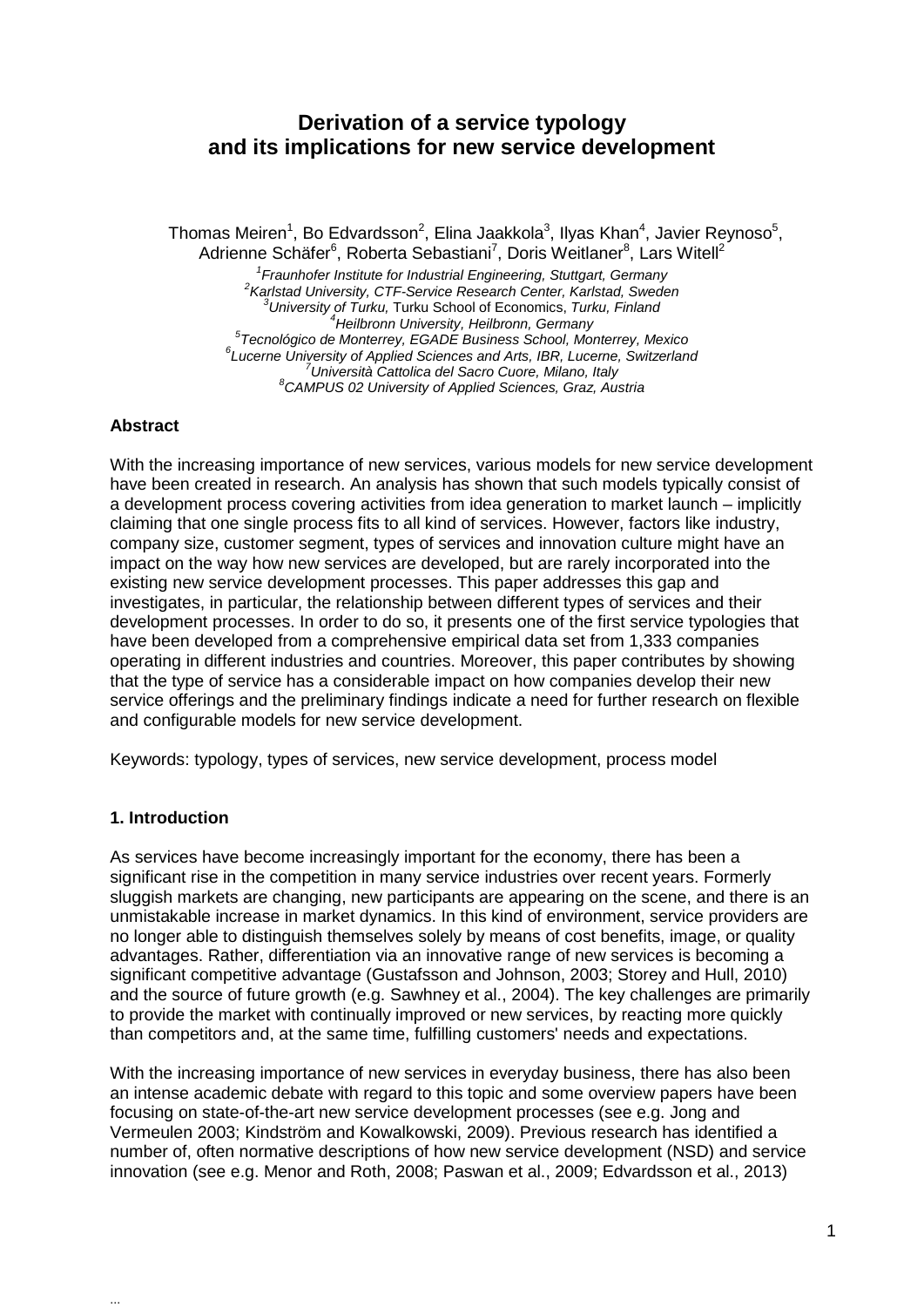should be performed, most often without a solid empirical analysis. But, what basic assumptions and service typology form the basis for these models?

In particular, a lot of models have emerged which propose procedures and methods for the systematic development of new services (see figure 1), often very similar to new product development (NPD) models (see e.g. Griffijn 1997). The basic concept consists of undertaking a detailed documentation of project flows, project structures, and project responsibilities, thereby assisting with the planning, management, and monitoring of development projects (e.g. Scheuing and Johnston, 1989, Ramaswamy, 1996; Alam, 2002; Ginn and Varner,2003; Sakao and Shimomura, 2007).



Figure 1: Comparison of selected process models for new service development

...

The models shown in Figure 1, as well as nearly all the others mentioned in the literature, consist of a linear process that normatively describes the phases and activities needed, ranging from the development and design to the launch of a service – implicitly claiming that one single process fits to all kinds of services. However, the services sector is composed of a wide variety of different activities ranging from postal services to brain surgery. Service researchers have agreed that the range of services is too diverse to allow a meaningful analysis of the entire field, and suggests different marketing and management implications for different types of services (e.g. Clemes et al., 2000). A review of empirical research on NSD nevertheless reveals that empirical studies on NSD have largely focused on certain service industries, particularly financial services (e.g. Storey and Easingwood 1996; Syson and Perks 2004), and the differences between types of services have received very little attention. Configurable process models, as found in both product development as well as in software engineering, are virtually almost unknown in service research. But what is the reason for this? Can all services really be developed using the same methods? Or has this topic simply not been adequately addressed by research?

To address these questions that have remained unanswered in extant NSD research, this paper investigates the relationship between different types of services and their development processes. By drawing on a an extensive, cross-sectoral survey study, this paper contributes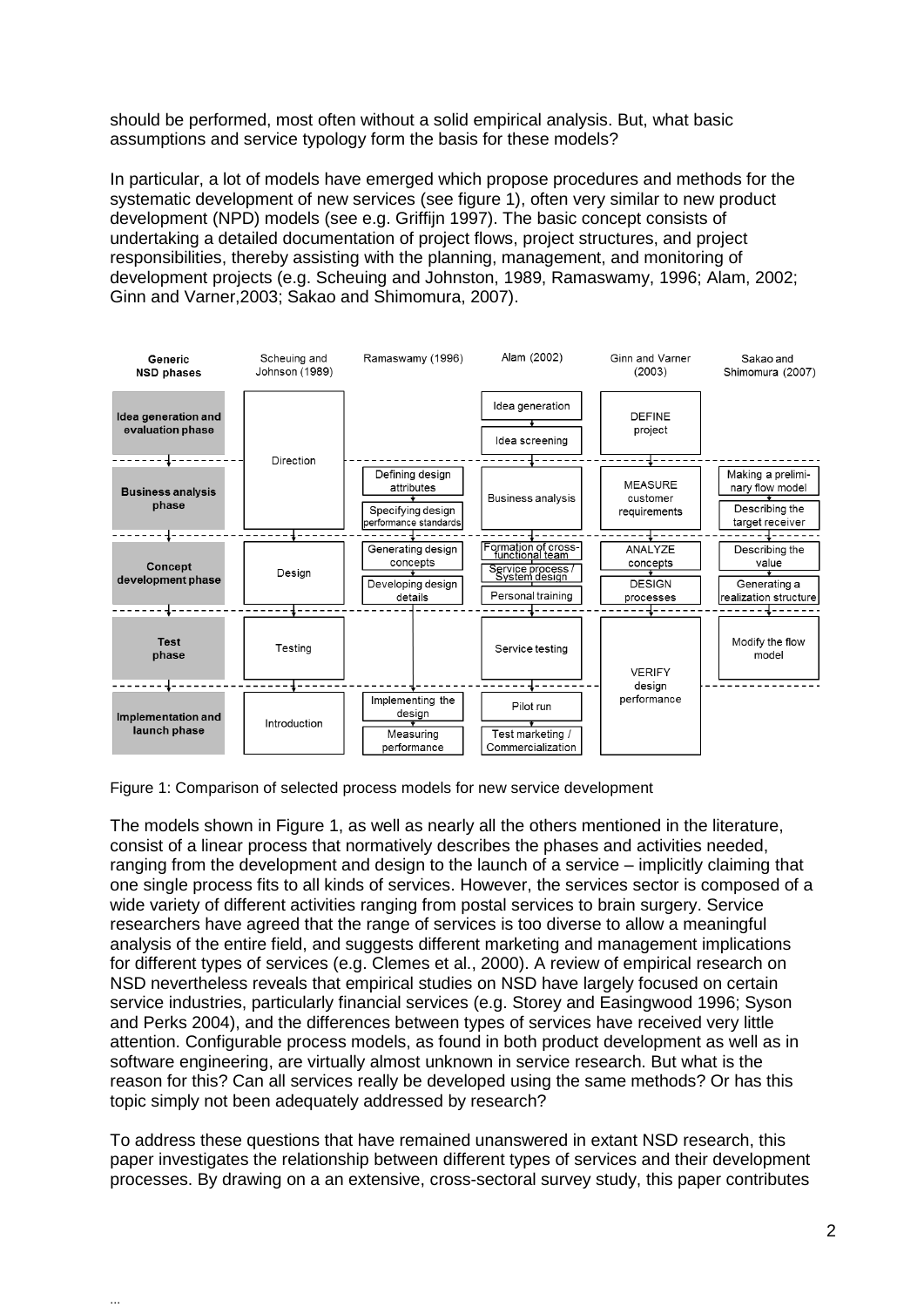to clarify the extent to which different approaches exist in the development of new services, at least regarding its practical application within companies. The question of what impact the type of service has on its development is of particular interest. This paper makes a pivotal contribution to NSD research by providing an empirically derived service typology and demonstrating differences in NSD processes between service types.

# **2. Derivation of a service typology**

If the service sector is viewed as a whole, it is possible to detect a high degree of heterogeneity among the services provided. In order to be able to take this diversity into account to an adequate degree, it is necessary to carry out appropriate structuring of the particular service in question. The classification into different industries initially seems an obvious criterion for analysis. However, when examined more closely, it becomes apparent that this criterion is not particularly meaningful as specific markets in the service sector are increasingly merging with one another. In addition, it is also true that one and the same service is frequently provided by companies from different industries. Customer care services can be seen as a typical example. Indeed, there is hardly an industry left where call centers, help desks or hotlines are not a feature.

Hence, it does not seem expedient to look at differentiation according to different industries for this study. Rather, it appears more promising to take a look at differentiation according to the type of services, whereby the industry in which the service provider is active does not play a role. A wide range of typologies for the service sector exist in the literature (for an overview, please refer to e.g. Cook, Goh and Chung, 1999), but, on the one hand, only very few have been empirically tested and, on the other, most of these typologies have not been created in the context of new service development. Therefore, a typology that structures services according their characteristic features is needed.

First of all, known typologies were analyzed. The basis for this was the state-of-the-art survey by Cook, Goh and Chung (1999), which was supplemented using current approaches (e.g. Buzacott, 2000; Yi and Baumgartner, 2004; Sphorer, 2006; Viitamo 2007). This resulted in a list of more than 50 different criteria that have been used to date in literature on the typologization of services. As a second step, this list was discussed in an expert workshop; finally filtering out six criteria that were to form the basis for a typologization, as follows:

- Degree of labor intensity in service delivery
- Degree of technology intensity of services
- Degree of customization of services
- Degree of customer interaction in service delivery
- Degree of complexity of services

...

• Degree of emotional response from customers

A study on new service development carried out among 1,333 companies was used to gain information on the role played by selected criteria on real services in everyday business. The companies surveyed in six European countries (Austria, Finland, Germany, Italy, Sweden, Switzerland) and in Mexico were asked to name the services that had been developed most recently and to characterize them according to the selected criteria. More in general, the study investigated three main areas: strategy and organization of NSD, NSD projects as well as NSD performance. The participants of the study represent companies of different sizes coming from a large variety of service and manufacturing industries.

Once the data on the typology criteria had been recorded, the next step was to carry out a correlation analysis with the aid of the Spearman's correlation coefficient (see Table 1). Here, it is interesting to determine the extent to which the criteria chosen by the experts are independent or mutually dependent.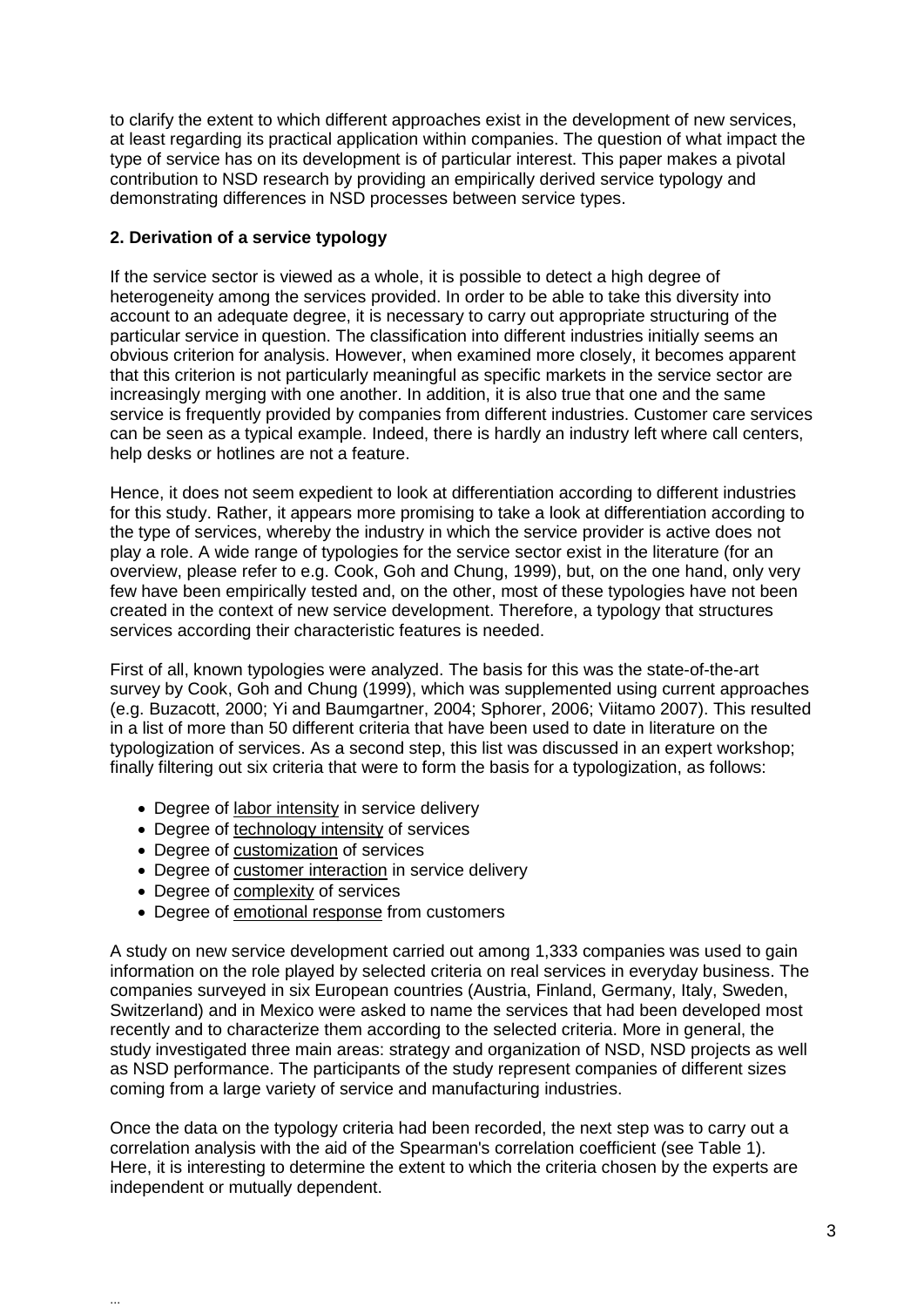|               | Labor | Technology | Custom.    | Interaction | Complexity | Emotion   |
|---------------|-------|------------|------------|-------------|------------|-----------|
| Labor         | 1.00  | $-0.06$    | $-0.219**$ | $0.293**$   | $0.163**$  | $0.197**$ |
| Technology    |       | 1.00       | $0.099**$  | $0.089**$   | $0.342**$  | $0.081**$ |
| Customization |       |            | 1.00       | $0.393**$   | $0.298**$  | $0.265**$ |
| Interaction   |       |            |            | 1.00        | $0.281**$  | $0.371**$ |
| Complexity    |       |            |            |             | 1.00       | $0.234**$ |
| Emotion       |       |            |            |             |            | 1.00      |

Table 1: Correlation of the criteria for a typology

It can be stated that there is generally low to medium correlation within the criteria examined. The highest values are reached with +0.393 (between customization and interaction), +0.371 (between interaction and emotion), and +0.342 (between complexity and technology).

Although the correlations are not very high, the criteria in this format are not used to create the service types. The use of these criteria would result in certain aspects being assigned a disproportionately strong influence. For example, customization, interaction, and emotion appear to have a closer correlation and to be mutually dependent to a certain extent. Taking all these three criteria into the next steps of the analysis would have a disproportionately strong impact on the shared influence on which this is based.

Due to this fact, a reduction of shared influences was carried out with the help of a factor analysis before actually generating the service types. This resulted in the original six typologization criteria being reduced to a smaller number of independent factors, albeit with some loss of information as the complete variance can no longer be explained. A principal component analysis of the data available was carried out in accordance with the Varimax method, which then ultimately results in two virtually independent factors. In order to be able to analyze the correlation between the original criteria and the factors ascertained, the factor loadings were examined (see Table 2).

|                 | fac1                 | fac2                        |
|-----------------|----------------------|-----------------------------|
| Labor           | 0.645                | $-0.141$                    |
| Technology      | $-0.081$             | 0.869                       |
| Customization   | 0.645                | 0.235                       |
| Interaction     | 0.758                | 0.129                       |
| Complexity      | 0.349                | 0.708                       |
| Emotion         | 0.630                | 0.142                       |
| Interpretation: | Contact<br>intensity | Technological<br>complexity |

Table 2: Results of the factor analysis

...

The greatest challenge in carrying out the factor analysis is undoubtedly interpreting the new factors. With the case in hand, it is interesting to note that the first factor has a strong correlation with the criteria labor, customization, interaction, and emotion. It seems that this factor primarily characterizes services that are rendered by people or for people. Consequently, the first factor should be referred to below as contact intensity, as it evidently reflects a close mutual relationship between customers and employees. The second factor is characterized by especially high factor loadings for the criteria technology and complexity. For the purpose of simplicity, this factor will be referred to below as technological complexity.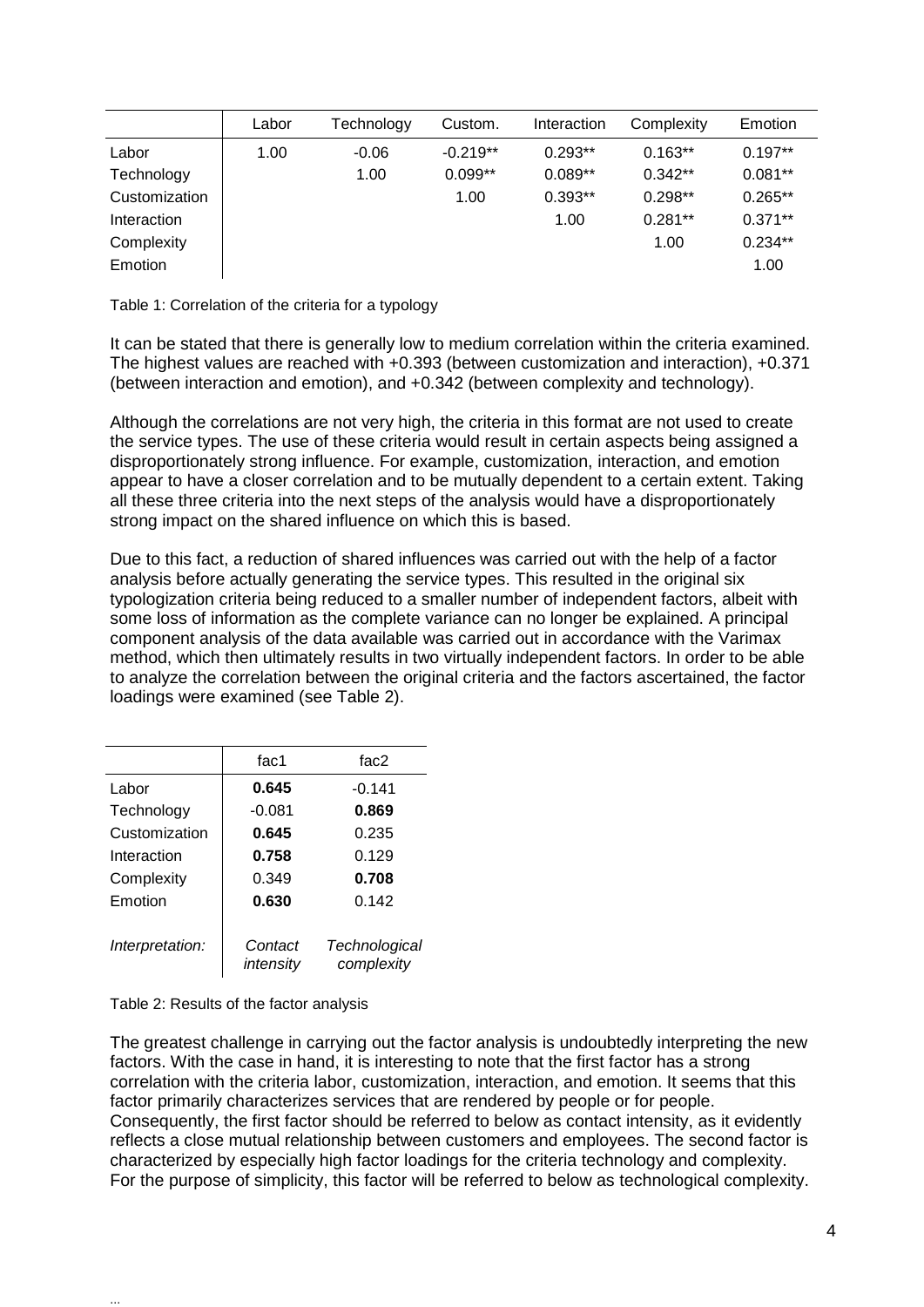As a result of the factor analysis, it should be noted that the six criteria mentioned at the outset have been reduced to two predominantly independent factors: notably, "contact intensity" and "technological complexity." These serve to characterize the services examined as part of the empirical study and to summarize them as appropriate types according to the things they have in common.

The hierarchical cluster analysis in accordance with the Ward method was chosen for the classification of service types, which means that the above factors are used to set up clusters of companies that demonstrate a very high degree of similarity in the services they offer. Once the cluster analysis has been carried out, the increases in the sum of squared errors give the number of four clusters as the most favorable result. Here, as with the factor analysis carried out above, the question of an appropriate interpretation of the specific clusters also arises. To help with this, the mean values of factors can be used for the respective clusters, i.e. the mean value is calculated and analyzed for both factors in each cluster. The mean values of the factors can be seen in Table 3.

|                                   | Cluster 1 | Cluster 2 | Cluster 3 | Cluster 4 |
|-----------------------------------|-----------|-----------|-----------|-----------|
| fac1 ("contact intensity")        | $-0.358$  | $-0.828$  | 1.285     | 0.684     |
| fac2 ("technological complexity") | $-1.380$  | 0.480     | $-0.912$  | 0.502     |

Table 3: Mean values of factors for each cluster

Using the factor analysis and the cluster analysis, it is now possible to derive the desired typology. To this end, both factors determined are used as dimensions for the typology, and the four clusters are then allocated according to the interpretation in Table 3. Figure 2 shows a visualization of the typology.

|                   | high   | Cluster 3<br><b>Contact-intensive</b><br>services | Cluster 4<br>Knowledge-intensive<br>services  |  |  |
|-------------------|--------|---------------------------------------------------|-----------------------------------------------|--|--|
| Contact intensity | $\geq$ | Cluster 1<br>Routine-intensive<br>services        | Cluster 2<br>Technology-intensive<br>services |  |  |
|                   |        | low                                               | high                                          |  |  |
|                   |        | Technological complexity                          |                                               |  |  |

Figure 2: Empirically-derived typology of services

As the companies which took part in the survey were also asked to name services they had developed, it is also possible to determine exactly which services are represented in the specific clusters. The overall result can now be described as follows.

Cluster 1 ("routine-intensive services"):

...

The services falling into the first cluster are distinguished by the very low mean value for technology complexity and also have a low value for contact intensity. When the survey data was analyzed, it also emerged that many of the services were heavily standardized and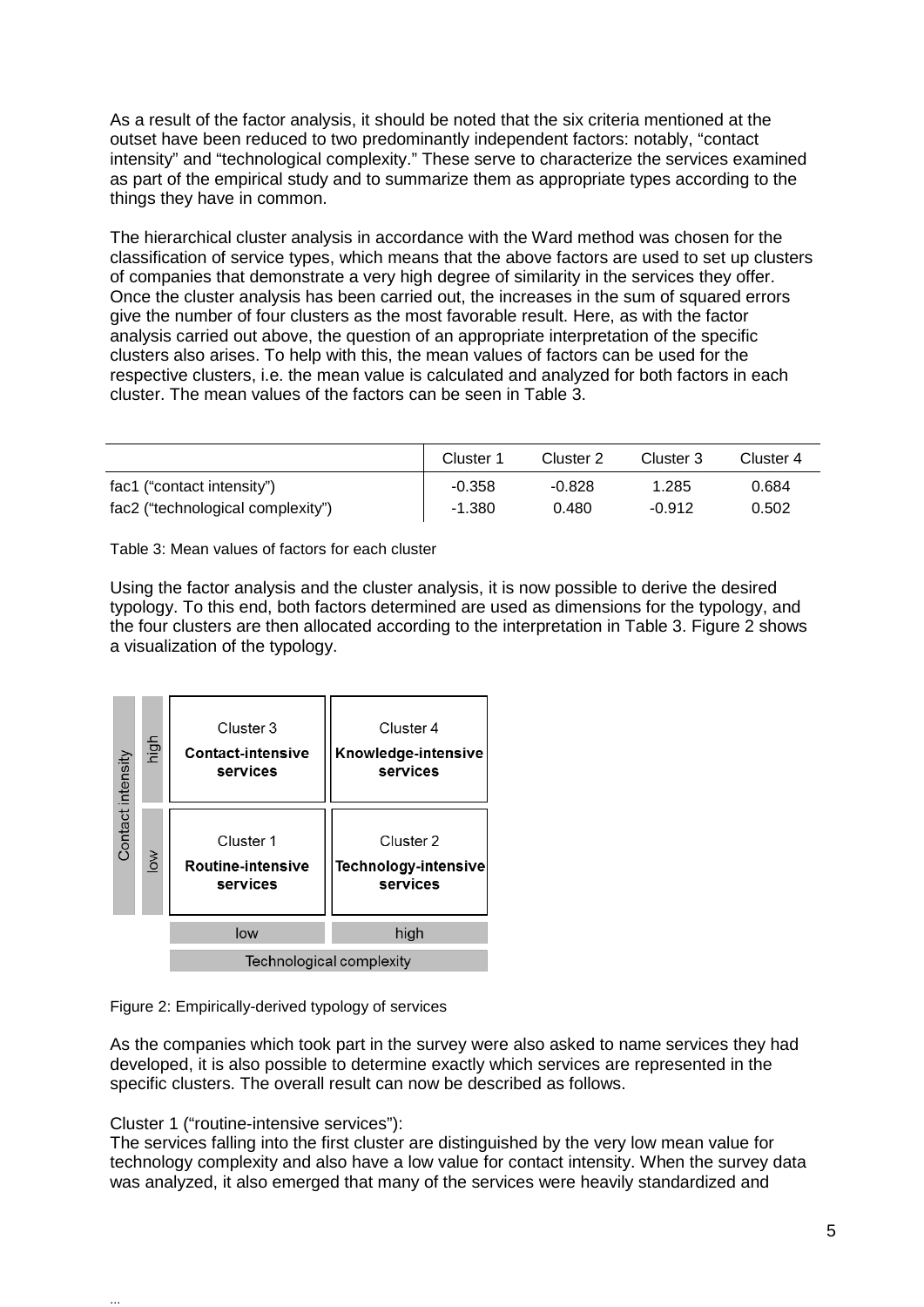marked by the high incidence of repetition. Consequently, the term routine-intensive services was given to this cluster. Services in this cluster primarily include services provided by hotels, the wholesale trade, real estate, transportation services, banking and insurance.

#### Cluster 2 ("technology-intensive services"):

The second cluster has a high value in terms of technological complexity and the lowest value for contact intensity. The services mentioned by the companies taking part in the survey also show that these are frequently technical services, as well as product-related services. For instance, some services included in this cluster are engineering, maintenance, repair, technical support, energy management, and IT services.

#### Cluster 3 ("contact-intensive services"):

The third cluster is dominated by services with the highest degree of contact intensity on average, whereby these services are also deemed to be least complex from a technological point of view. Examples of these services from the companies surveyed include: training, retail, healthcare services, catering, call centers, and market research.

#### Cluster 4 ("knowledge-intensive services"):

The fourth cluster comprises services that not only have a high degree of contact intensity, but are also technologically complex. An analysis of the results from the study reveal that these are predominantly services from the field of design services, medical services, and coordination services, which are typically highly customer-specific and are delivered in close contact with the customer.

The intermediate result is that it was possible to derive a service typology by means of a widespread empirical study using a factor analysis and a cluster analysis, which largely reflects the assessments made in practice. Consequently, four typical types of services can be identified, which can be termed as routine-intensive services, technology-intensive services, contact-intensive services, and knowledge-intensive services.

### **3. Service typology and new service development**

A typology is not an end in itself. It should be seen more in the light of structuring a complex area of knowledge and simplifying it in order to be able to better explain interesting correlations. The study on which the aforementioned typology is based was carried out first and foremost in order to ascertain the current situation of new service development in business practice. Now the exciting question arises as to what extent various types of services actually have an impact on the development of services.

For the purpose of further analysis, suitable variables from the study were chosen which would describe strategic aspects of service development, as follows:

- S1: Explicit strategy for new service development,
- S2: Target group for new service development,
- S3: Formalization of new service development processes,
- S4: Success of new service development.

Additionally, variables were examined that would mark the different phases of service development:

- P1: Idea generation and evaluation phase,
- P2: Business analysis phase,
- P3: Concept development phase,
- P4: Test phase.

...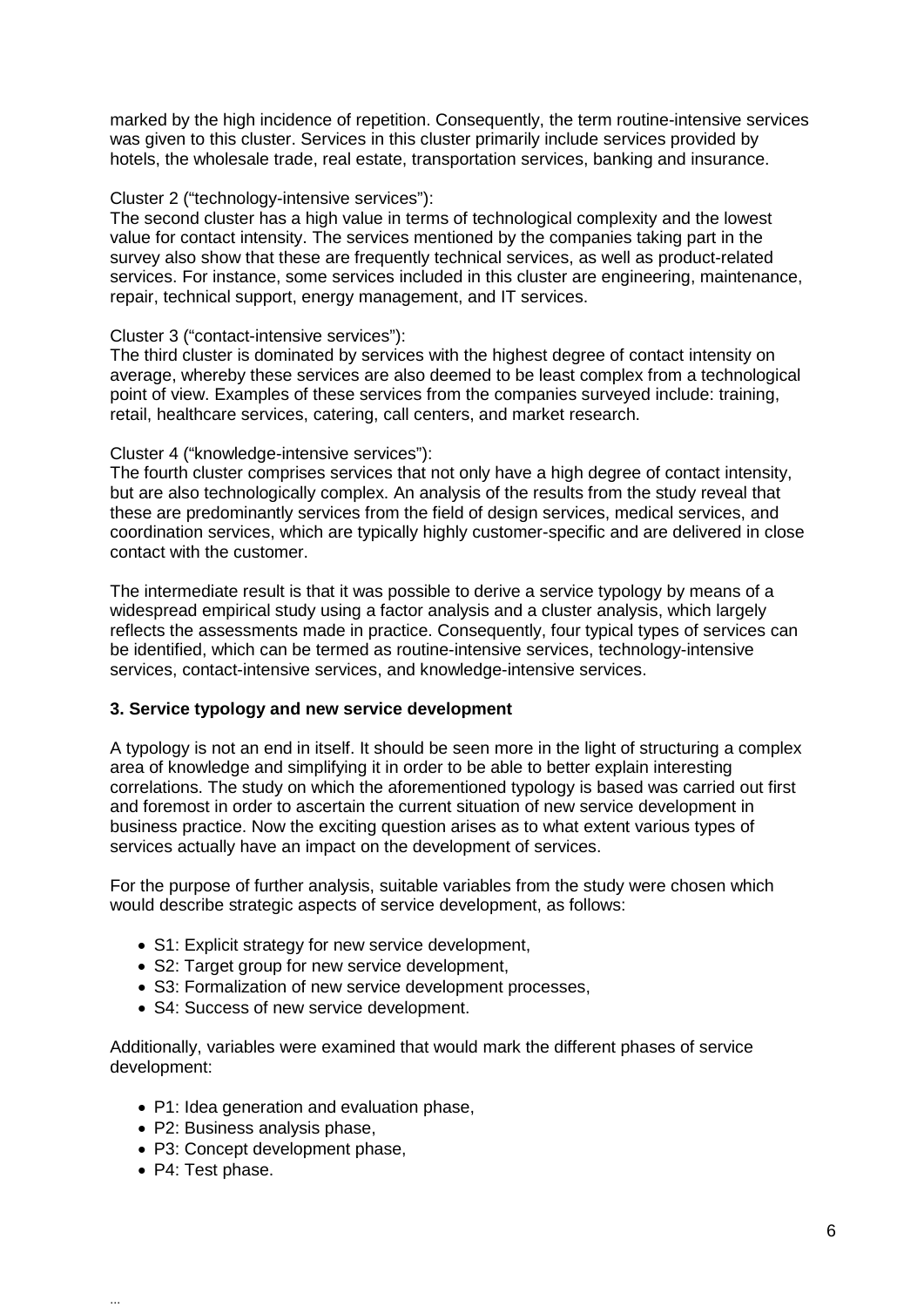A multinomial logistic regression model was created in order to analyze the correlation between the four service types and new service development variables. What appears to be the simplest service type, routine-intensive services, was selected as the reference category because it has low contact intensity and is also characterized by a low degree of technological complexity. The results of the multinomial logistic regression are shown in Table 4.

| Type of service       | Independent<br>variables | Estimate | Standard<br>Error | Wald   | Sig.  | Exp(B) |
|-----------------------|--------------------------|----------|-------------------|--------|-------|--------|
| Knowledge-            | S <sub>1</sub>           | $-0.635$ | 0.240             | 7.019  | 0.008 | 0.530  |
| intensive             | S <sub>2</sub>           | 0.170    | 0.058             | 8.587  | 0.003 | 1.185  |
| services              | S <sub>3</sub>           | 0.251    | 0.051             | 24.070 | 0.000 | 1.285  |
|                       | S <sub>4</sub>           | 1.030    | 0.488             | 4.456  | 0.035 | 2.801  |
|                       | P <sub>1</sub>           | $-0.005$ | 0.014             | 0.125  | 0.724 | 0.995  |
|                       | P <sub>2</sub>           | $-0.019$ | 0.014             | 1.715  | 0.190 | 0.981  |
|                       | P <sub>3</sub>           | 0.027    | 0.013             | 4.425  | 0.035 | 1.028  |
|                       | P <sub>4</sub>           | 0.008    | 0.018             | 0.204  | 0.651 | 1.008  |
| Technology-           | S <sub>1</sub>           | $-0.652$ | 0.235             | 7.664  | 0.006 | 0.521  |
| intensive             | S <sub>2</sub>           | 0.071    | 0.056             | 1.588  | 0.208 | 1.074  |
| services              | S <sub>3</sub>           | 0.216    | 0.050             | 18.518 | 0.000 | 1.241  |
|                       | S <sub>4</sub>           | 1.104    | 0.483             | 5.234  | 0.022 | 3.016  |
|                       | P <sub>1</sub>           | 0.003    | 0.014             | 0.053  | 0.817 | 1.003  |
|                       | P <sub>2</sub>           | $-0.004$ | 0.014             | 0.072  | 0.788 | 0.996  |
|                       | P <sub>3</sub>           | 0.038    | 0.013             | 8.606  | 0.003 | 1.039  |
|                       | P <sub>4</sub>           | 0.021    | 0.018             | 1.377  | 0.241 | 1.021  |
| Contact-              | S <sub>1</sub>           | $-0.086$ | 0.185             | 0.215  | 0.643 | 0.918  |
| intensive<br>services | S <sub>2</sub>           | 0.262    | 0.071             | 13.491 | 0.000 | 1.299  |
|                       | S <sub>3</sub>           | 0.045    | 0.060             | 0.568  | 0.451 | 1.046  |
|                       | S <sub>4</sub>           | 1.851    | 0.589             | 9.890  | 0.002 | 6.369  |
|                       | P <sub>1</sub>           | 0.004    | 0.015             | 0.055  | 0.814 | 1.004  |
|                       | P <sub>2</sub>           | $-0.037$ | 0.017             | 4.590  | 0.032 | 0.964  |
|                       | P <sub>3</sub>           | 0.007    | 0.015             | 0.224  | 0.636 | 1.007  |
|                       | P <sub>4</sub>           | $-0.024$ | 0.021             | 1.237  | 0.266 | 0.977  |

Reference category: Routine-intensive services Chi-square =  $122.832$  (p<.01),  $R^2$  = 0.178 (Nagelkerke)

...

Table 4: Results from multinomial logistic regression

Some significant correlations can be observed. For instance, knowledge-intensive services and technology-intensive services have a higher degree of formalized processes for service development (S3). In both types, technological complexity plays a role and this might explain that the associated higher risks in terms of time and costs leads to the companies organizing their development processes according to detailed principles. This is roughly comparable with product development in technology-intensive manufacturing companies.

There is also a correlation with regard to the target groups of newly developed services, with contact-intensive services and knowledge-intensive services showing particularly strong correlation. New services are developed more frequently for new target groups for both of these service types (S2). The reason might be that improved and more direct interaction with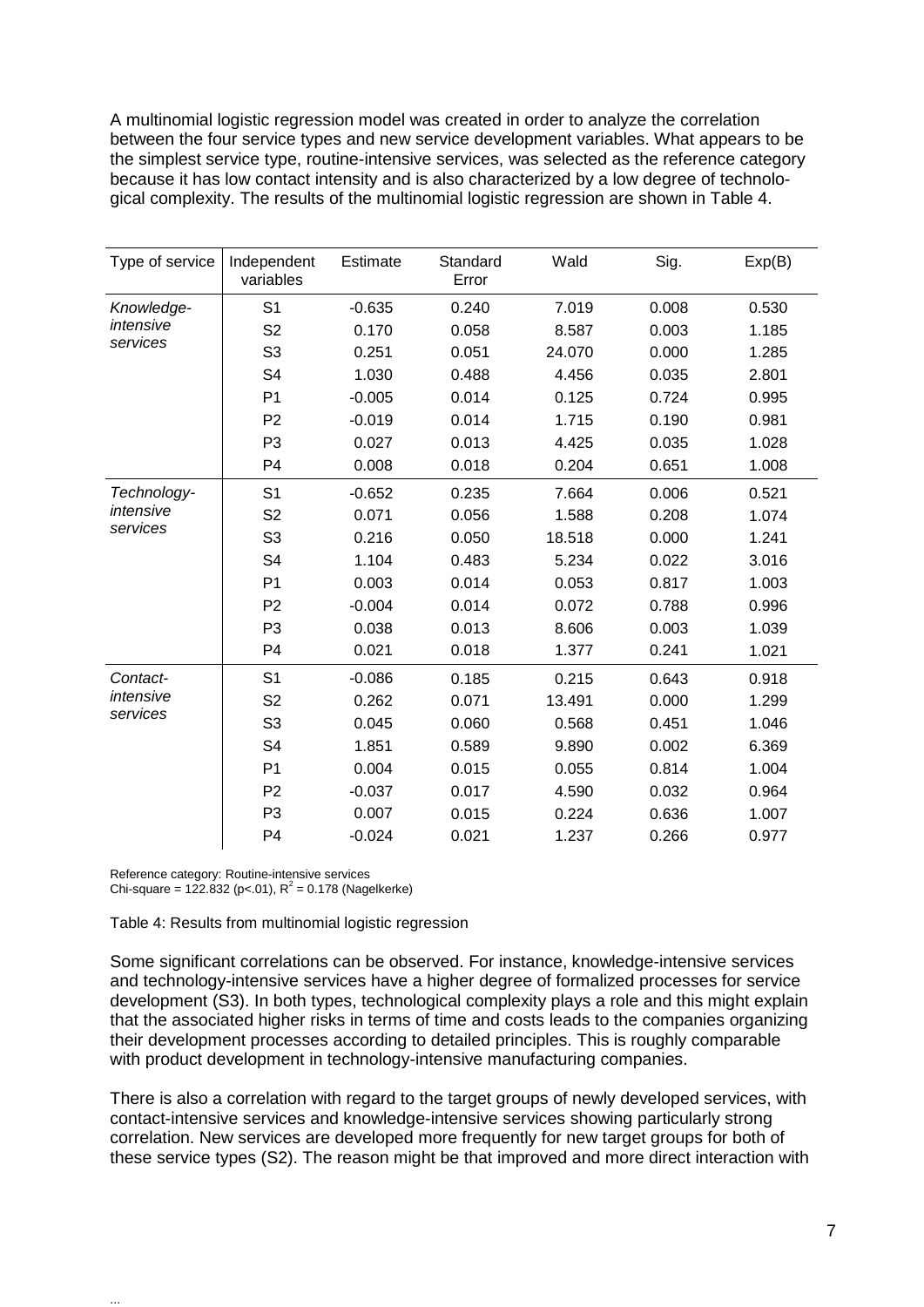customers results in ideas, concepts and options for new services, which are then implemented by the service providers.

The question regarding success of service development is also integrated into the analysis. This is measured in the study by determining the percentage of services that completed the full cycle of concept to implementation and were still in operation after the first year. Overall, the study shows that 41 percent of the new services do not survive on the market on a longterm basis. In contrast to routine-intensive services, the other three service types all show significantly higher success rates.

Clear differences are also evident when examining the phase of development. In the context of the study, companies were asked to give the development time needed for typical development phases as a percentage. A greater degree of focus is placed on the concept development phase (P3) by technology-intensive services and knowledge-intensive services. It can be assumed here, as was the case concerning the formalization of the development process, that the high degree of technological complexity featured by both types means that more time has to be invested in the technical design of the new service.

There is yet another difference with contact-intensive services, where significantly less emphasis is put on the business analysis phase (P2), which concentrates on the analysis of markets and customers. Contact-intensive services require less time for this aspect. This may be due to the fact that the permanent interaction with customers during the service delivery leads to an understanding of their needs and expectations and therefore less effort for this task during service development.

All in all, the analysis reveals a string of correlations between the type of service and its development. In practice at least, it appears that various priorities are established for the development process, depending on the service type in question. The extent to which theoretical models for new service development established to date are actually useful, or whether indeed new flexible and configurable models need to be provided, remains an interesting research question for the future.

### **4 Conclusion and outlook**

...

The purpose of this paper was to investigate the relationship between different types of services and their development processes. A survey on new service development, in which 1,333 European and Mexican companies participated, formed the empirical basis for the analysis. Respondents described and characterized their newly developed services. In particular, they classified their services using six criteria that were elaborated in an expert workshop prior to the survey. Empirical data revealed some dependencies between the six criteria, and a factor analysis was used in order to derive independent criteria for subsequent typologization. Finally, with the use of cluster analysis, four different "types" of services were identified and used for investigating their influence on new service development. The typology developed in this paper represents one of the first service typologies that have been derived from a comprehensive empirical data set.

The results reinforced the assumption that development strategies and processes vary depending on the type of the service developed, at least in business practice. This finding nuances the current understanding on NSD practices that tends to assume that "one size fits all" and hasn't provided insight into the differences between types of services. Consequently, the question arises as to whether research needs an additional focus when investigating patterns and tools for new service development. On the one hand, it would appear useful to create models for the development of services that can be adjusted where required, i.e. depending on the service in question, the models would have to be able to select adequate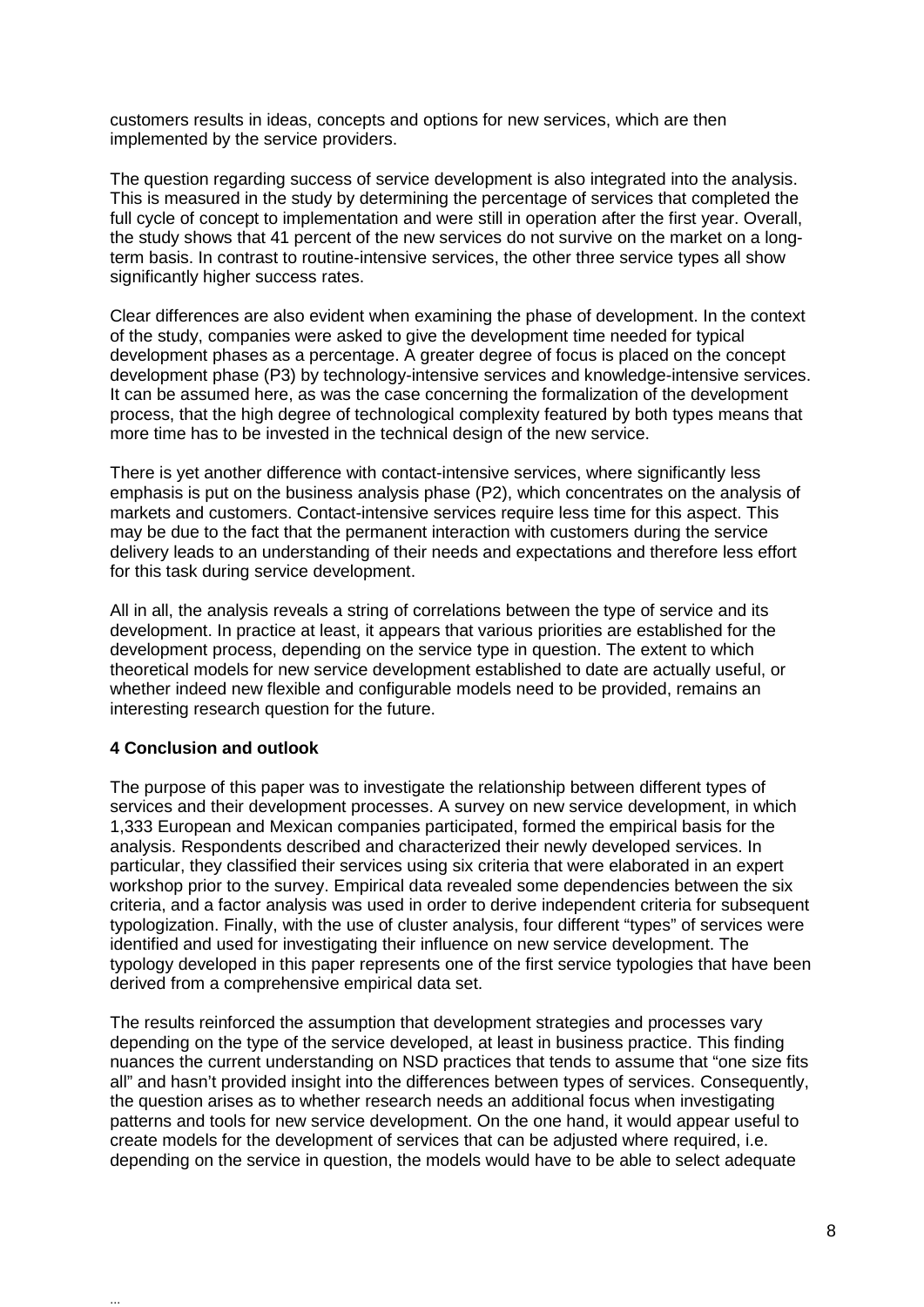development steps, propose suitable methods and tools, and submit recommendations for the design of the development process (e.g. a warning for critical activities).

On the other hand, this study was limited to the type of service and its implications for new service development. Nevertheless, it can be assumed that further implications exist that have a major effect on the development of new services. For example, factors such as company size, customer segment, or innovation culture. The investigation into detailed effects on the design of service development processes is something that should be examined in future studies.

#### **References**

...

Alam, I. (2002), "An exploratory investigation of user involvement in new service development", *Journal of Academy of Marketing Science*, Vol. 30 No. 3, pp. 250–261.

Buzacott, J.A. (2000), "Service system structure", *International Journal of Production Economics*, Vol. 68 No. 1, pp. 15–27.

Clemes, M., Mollenkopf, D., and Burn, D. (2000), "An investigation of marketing problems across service typologies", *Journal of Services Marketing*, Vol. 14 No. 6/7, pp. 573–594.

Cook, D.P., Goh, C.-H., and Chung, C.H. (1999), "Service Typologies: A State of the Art Survey", *Production and Operations Management*, Vol. 8 No. 3, pp. 318–338.

Ginn, D., and Varner, E. (2003), Design for six sigma memory jogger, GOAL/QPC.

Glückler, J., and Hammer, I. (2011), "A pragmatic service typology: capturing the distinctive dynamics of services in time and space", *[Service Industries Journal](http://www.researchgate.net/journal/0264-2069_Service_Industries_Journal)*, Vol. 31 No. 6, pp. 941– 957.

Griffin, A. (1997), "PDMA Research on New Product Development Practices: Updating Trends and Benchmarking Best Practices", *Journal of Product and Innovation Management*, Vol. 14 No. 6, pp. 429–58.

Gustafsson, A., and Johnson, M.D. (2003), *Competing in a Service Economy*, Jossey-Bass, San Francisco.

Kindström, D., and Kowalkowski, C. (2009), "Development of industrial service offerings: A process framework," *Journal of Service Management*, Vol. 20 No. 2, pp. 156–172.

Menor, L., and Roth, V.A. (2008), "New Service Development Competence and Performance: An Empirical Investigation in Retail Banking", *Production and Operations Management*, Vol. 17 No. 3, pp. 267–284.

Paswan, A., D'Souza, D., and Zolfagharian, M. A. (2009), "Toward a contextually anchored service innovation typology", *Decision Sciences*, Vol. 40 No. 3, pp. 513–540.

Ramaswamy, R. (1996), *Design and Management of Service Processes*, Addison-Wesley, Reading.

Sakao, T., and Shimomura, Y. (2007), "Service Engineering: a novel engineering discipline for producers to increase value combining service and product", *Journal of Cleaner Production*, Vol. 15 No. 6, pp. 590–604.